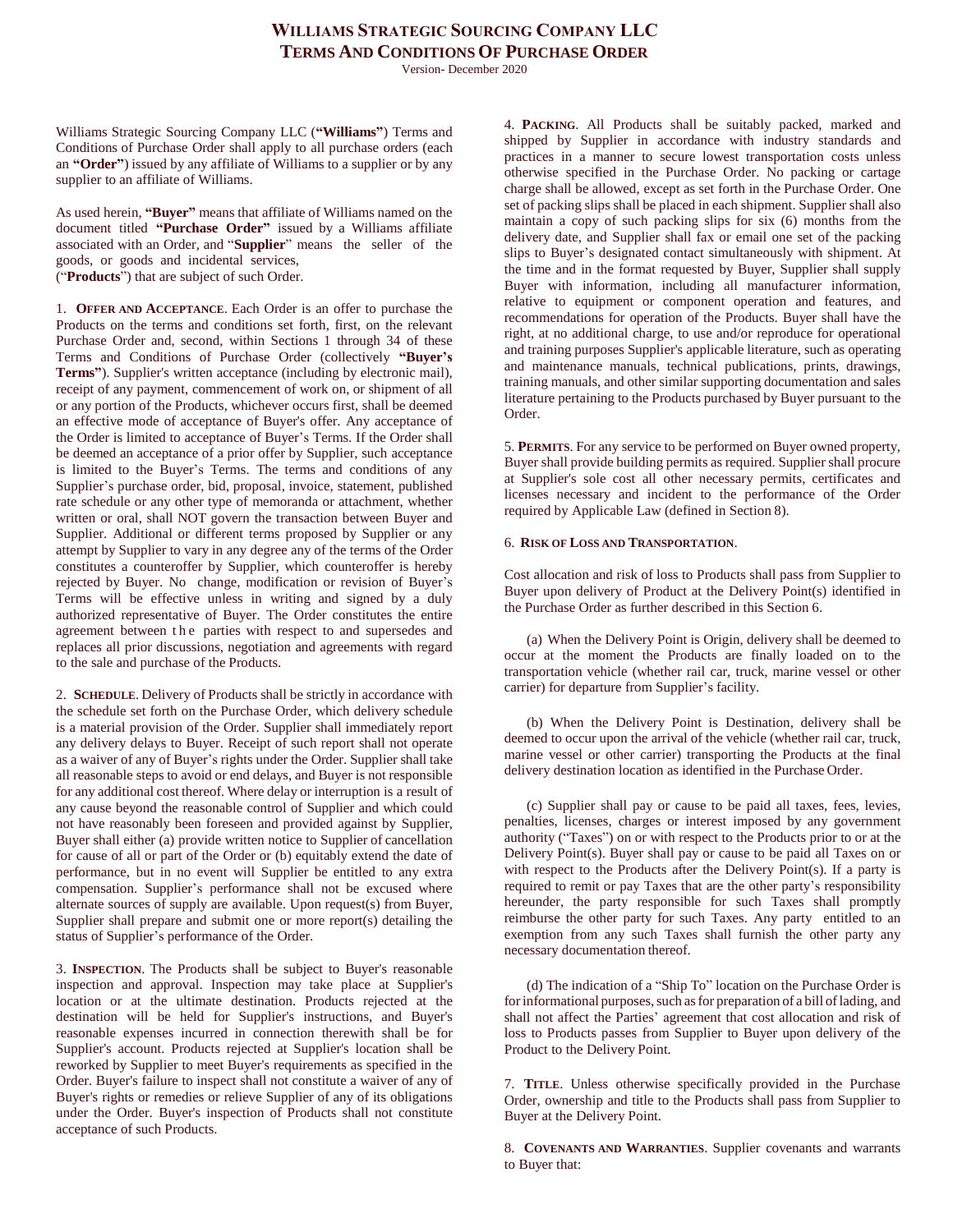Version- December 2020

(a) Supplier is, and shall remain, familiar with applicable laws, regulations, rules, ordinances, codes, orders and decrees of any governmental authority ("**Applicable Law**") affecting the Order or the Products, and shall comply and cause all its employees, agents, subcontractors and other representatives to comply with Applicable Law and with any and all applicable Buyer policies that are identified in Buyer's Terms;

(b) The Products (i) shall conform to Supplier's affirmations of fact and promises, to the descriptions, samples and models furnished by Supplier, to industry standards and practices for similar Products and to all Buyer specifications, (ii) are new and of good material and workmanship and free from defects in design, (iii) are and will remain free from defects in material, workmanship and design for the earlier of twenty-four (24) months from the date of delivery for the defective Product to Buyer or twelve (12) months from date the defective Product was placed into operation by Buyer, (iv) are fit for any ordinary or known particular purpose, and (v) are manufactured, procured and produced in compliance with Applicable Law; and

(c) Supplier has and shall transfer good title to the Products to Buyer free and clear of any liens, adverse claims or other encumbrances.

The covenants and warranties made by Supplier hereunder are in addition to, and shall not be construed as restricting or limiting any warranties of Supplier, expressed or implied, which are otherwise provided by law. **BUYER IS ENTITLED TO ALL REMEDIES UNDER LAW, WITHOUT LIMITATION AS TO SCOPE OR TIME, FOR BREACH OF THE ABOVE WARRANTIES**.

9. **INTELLECTUAL PROPERTY**. If during the performance of the Order, Supplier develops new inventions, discoveries, improvements, copyrightable works, or creations (collectively "**Intellectual Property**"), Supplier agrees to fully and promptly disclose such Intellectual Property to Buyer. Buyer and Supplier agree to discuss the possibility of transferring ownership of such Intellectual Property from Supplier to Buyer. If the parties agree that an assignment of the Intellectual Property is mutually beneficial, the parties will negotiate in good faith to enter into a separate agreement that will affect the transfer of ownership of the Intellectual Property from Supplier to Buyer on mutually agreeable terms. If the parties elect to forego the assignment of Intellectual Property from Supplier to Buyer or cannot agree on the terms of an Intellectual Property assignment, Supplier agrees to grant and hereby grants to Buyer a perpetual, royalty-free, fully-paid, worldwide license under the Intellectual Property as necessary to use and fully enjoy the Products. Such a license to the Intellectual Property shall be freely transferable by Buyer in connection with a transfer of the Products. Supplier agrees to execute any and all documents necessary to evidence the license of Intellectual Property to Buyer.

10. **INVOICING**. Supplier shall submit its invoice(s) according to the schedule set forth in the Purchase Order. If the Purchase Order is silent about the timing for invoices, Supplier shall submit an invoice to Buyer for the Products not later than 30 days from the delivery date of such Products, and if Products are delivered in multiple shipments, Supplier shall submit multiple invoices corresponding with Products delivered on such multiple delivery dates. Unless provided otherwise in the Purchase Order, Supplier waives is right to payment for any amounts not invoiced within 120 days following final delivery of Products under the Order. All of Supplier's invoices shall be directed to the address specified on the Purchase Order, reference the Order's number and be accompanied by documentation supporting all amounts invoiced. Except for invoice amounts to which Buyer has objected, Buyer shall pay Supplier by check or wire

transfer within thirty (30) days following Buyer's receipt of Supplier's invoice. If Buyer has any objections to all or any portion of an invoice, Buyer shall notify Supplier of the objections, give reasons for Buyer's objections and pay only that portion of the invoice to which Buyer has not objected. Representatives of Buyer and Supplier shall confer to resolve any disputed invoices. No payment is final acceptance of Products nor is it a waiver by Buyer of any of its rights or remedies under the Order or Applicable Law. If any services are provided, Supplier's invoice must be accompanied by a waiver of lien rights from each of its subcontractors performing any services. Such waiver(s) must be in a form reasonably acceptable to Buyer.

11. **LIENS**. Supplier shall pay when due all of its obligations to third parties incurred in connection with the Products and shall keep Buyer's property free and clear of all liens and other encumbrances arising out of the Order. If Supplier breaches this section, then, in addition to any other rights which Buyer may have against Supplier, Buyer may withhold payment from Supplier until sufficient funds have been withheld to satisfy such obligations and/or to cause the release of such liens or other encumbrances.

12. **BUYER'S MATERIALS**. Any materials furnished by Buyer in connection with the Order shall be deemed as held by Supplier in trust for application to the Order and title of such materials shall at all times remain with Buyer. Buyer supplied materials, while in Supplier's custody or control shall be (a) held at Supplier's risk, (b) adequately marked as Buyer's property and segregated from property of Supplier, (c) kept insured by Supplier at Suppliers' expense in an amount equal to the replacement cost with loss payable to Buyer, and

(d) subject to removal at Buyer's written request, in which event Supplier shall redeliver to Buyer in the same condition as originally received by Supplier, subject to reasonable wear and tear. All such materials not used in the manufacture or installation of the Products shall be returned in good condition, less normal wear, and tear, as directed by Buyer at Buyer's expense. Supplier shall pay for all materials not incorporated into the Products or returned.

13. **CANCELLATION FOR CONVENIENCE.** Buyer reserves the right for its own convenience to cancel the Order, in whole or in part, without cause at any time by giving Supplier written notice of such cancellation. Upon receipt by Supplier of any such notice, Supplier will (a) immediately stop performance to the extent set forth in such notice, (b) cancel all orders and subcontracts pertaining hereto to the extent set forth in such notice, (c) preserve and protect any materials on hand purchased for or committed to the Order, work in progress, and completed Products both in its own and in its suppliers' plants, pending Buyer's instructions, (d) comply with Buyer's directions to terminate the delivery of Products, and (e) promptly use commercially reasonable efforts to minimize the amount of third party termination charges associated with any such cancellation. Buyer shall pay for Supplier's performance pursuant to the Order satisfactorily completed as of the date of receipt of Buyer's notice of cancellation, as substantiated by documentation satisfactory to and verified by Buyer together with the third party termination charges (the "**Cancellation**  Payment"). Under no circumstances shall Supplier be entitled to any prospective profits or damages because of any such cancellation. The Cancellation Payment shall not exceed the price that would otherwise be payable to Supplier under the Order. Buyer shall not have liability from the cancellation of the Order beyond the Cancellation Payment whatsoever.

#### 14. **CANCELLATION FOR CAUSE**.

(a) Default. Supplier shall be in default if Supplier: (i) breaches any provision of the Order and fails to cure such condition within three (3) days following Supplier's receipt of notice from Buyer advising of the breach, or, if such condition is not reasonably capable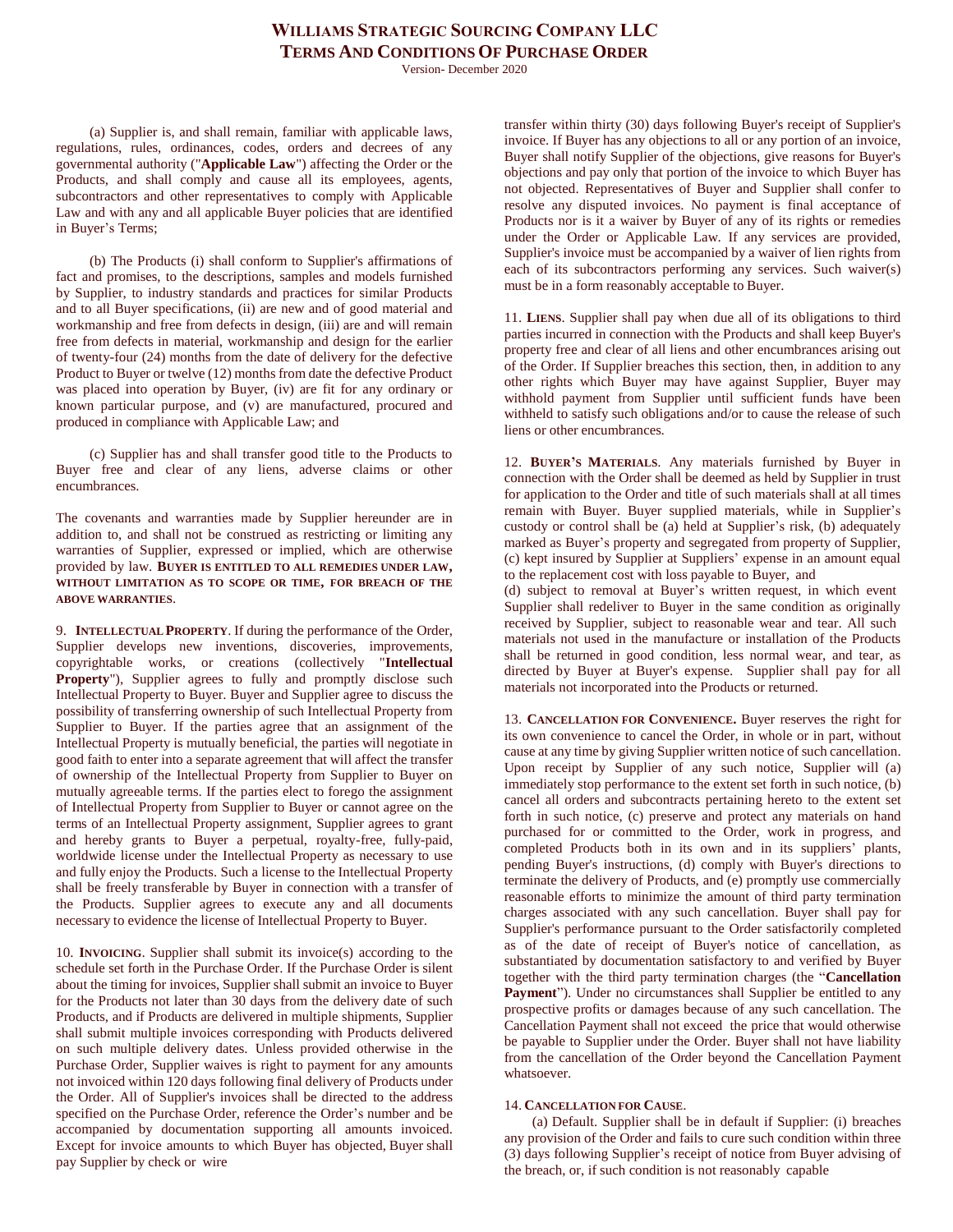Version- December 2020

of being cured within such time, fails to commence a cure during such three (3) day period and promptly and thereafter in a continuous fashion diligently pursue the cure; (ii) makes an assignment for the benefit of creditors or consents to or acquiesces in the appointment of a receiver, liquidator, fiscal agent, or trustee; or (iii) becomes insolvent or enters into a voluntary or involuntary bankruptcy or receivership (singularly and collectively, a "**Default**").

(b) Remedies. If Supplier is in Default, Buyer may, in its sole discretion, avail itself of any or all of the following remedies: (i) elect not to pay Supplier for any monies due for the purpose of set off against and to the extent of Buyer's damages caused by Supplier's Default, (ii) terminate or suspend Supplier's performance hereunder, in whole or in part, effective immediately upon Supplier's receipt of Buyer's notice thereof, or (iii) pursue and enforce any and all other rights or remedies of Buyer hereunder or available under Applicable Law.

(c) Wrongful Cancellation. If a court or arbitrator should determine that Buyer's alleged cancellation for cause was wrongful, then Buyer's cancellation shall be considered cancellation for convenience subject to Section 13.

15. **INDEMNITY**. In this Section 15, "Claims" means every claim, demand, cause of action, liability, loss or expense of any kind (including, without limitation, penalties, interest and actual court costs, expert fees, and attorney fees) for personal injury (including death), property damage and any other damage, loss or expense.

(a) Supplier shall, at its sole expense, indemnify, hold harmless and defend Buyer and its affiliates and their respective directors, officers, employees, representatives, and agents from and against all Claims to the extent arising from 1) Supplier's failure to comply with Supplier's obligations hereunder; or 2) acts or omissions of employees, subcontractors or agents of Supplier in the performance of the Order or at the premises owned or controlled by Buyer; or 3) defects in the Products.

(b) Supplier shall, at its sole expense, indemnify, hold harmless and defend Buyer and its affiliates and their respective directors, officers, employees, representatives, and agents from and against all Claims arising from or related in any way to alleged infringement of trademarks, copyrights, patent rights or of any kind of trade secret or other legally protected property right arising from the use, ownership or disposition of Products (other than materials provided by Buyer). If any such Products are held to constitute infringement or their use, ownership or disposition is enjoined, Supplier, shall secure the right for Buyer to continue to use such Products by suspension of the injunction, by procuring for Buyer a license or otherwise. If Supplier is unable within a reasonable time to secure such right for Buyer, Supplier shall at the option of Buyer and at Supplier's own expense either replace such Products with non- infringing Products, or modify them so that the Products become non- infringing, or remove the infringing Products and refund all sums paid therefor.

(c) Buyer shall, at its sole expense, indemnify, hold harmless and defend Supplier and its affiliates and their respective directors, officers, employees, representatives, and agents from and against all Claims to the extent arising from 1) Buyer's failure to comply with Buyer's obligations hereunder; or 2) acts or omissions of employees, subcontractors or agents of Buyer in the performance of the Order or at the premises owned or controlled by Supplier.

(d) The indemnifications set forth in this Section 15 shall survive acceptance of the Products by Buyer and payment therefor.

(a) As to Buyer, strikes, fires, accidents or other causes beyond the reasonable control of Buyer, which affect Buyer's ability to receive and use the Products, shall entitle Buyer to (i) suspend acceptance of delivery of all or any part of the Products, which suspension shall be effective upon Supplier's receipt of Buyer's notice thereof and without expense, penalty or cost to Buyer, and/or

(ii) cancel the Order as a result of such suspension causes, in which case, Section 13, Cancellation for Convenience, shall apply.

(b) As to Supplier, strikes, fires, accidents or other causes beyond the reasonable control of Supplier, which affect Supplier's ability to perform under the Order ("Supplier Force Majeure"), shall entitle Supplier to suspend its obligation to perform the Order to the extent affected. Supplier shall notify Buyer of the occurrence of any Supplier Force Majeure as soon as practicable, but not later than three

(3) days after Supplier first becomes aware of (i) the occurrence of the event or (ii) the likelihood of an occurrence of such event. If such Supplier Force Majeure is reasonably anticipated by Buyer to result or actually results in a suspension of longer than forty-five (45) days from the date of Supplier's notice to Buyer (or such shorter time as is material to any schedule set forth on the Purchase Order) Buyer shall have the right to cancel the Order effective immediately upon notice to Supplier. Any such cancellation shall be without expense, penalty or cost to Buyer with regard to any Products not delivered prior to the date of such cancellation. Unless and until Buyer exercises such right of cancellation, Supplier shall continuously and diligently use reasonable efforts to overcome as quickly as possible the effects of the Supplier Force Majeure. If the Order is not so cancelled, the date of delivery of Products will be extended by a period of time reasonably necessary to overcome the effect of such Supplier Force Majeure.

17. **CONFIDENTIALITY**. Supplier shall (a) not advertise or publish, in any manner, that Buyer has placed the Order, (b) maintain as confidential and proprietary all information provided by Buyer pursuant to the Order ("**Buyer's Information**") and not divulge or disclose any of Buyer's Information to third parties without the prior written consent of Buyer, (c) not use any of Buyer's Information to the detriment of Buyer or the benefit of third parties, and (d) return all of Buyer's Information to or as directed by Buyer upon termination or expiration of the Order or as otherwise requested by Buyer.

18. **AUDIT**. Buyer shall have the right to inspect and audit at all reasonable times Supplier's accounts and records pertaining to the Products and Supplier's performance under and compliance with the Order. Such right shall continue for a period of twenty-four (24) months following the delivery and acceptance of the Products by Buyer. Supplier shall obtain a similar right to permit Buyer to inspect and audit the accounts and records of any subcontractor. Supplier and its subcontractors are obligated to retain such accounts and records for at least twenty-four (24) months following the delivery and acceptance of the Products by Buyer.

19. **INSURANCE FOR SERVICES**. To the extent that the Order provides for the Supplier to perform services on Buyer's location or a third party's or public location other than or in addition to the delivery of goods, such as, but not limited to, Product installation at Buyer's destination, Supplier shall obtain and maintain throughout the term of the Order, at Supplier's sole expense and with insurance companies having at least an A.M. Best A-VIII rating (or equivalent, if not rated by A.M. Best.) and authorized to do business in the jurisdiction in which the services are to be performed, insurance coverage of the types and limits described below. If Supplier hires a subcontractor to provide any or a portion of such services, then Supplier warrants that, as a part of the subcontract, subcontractor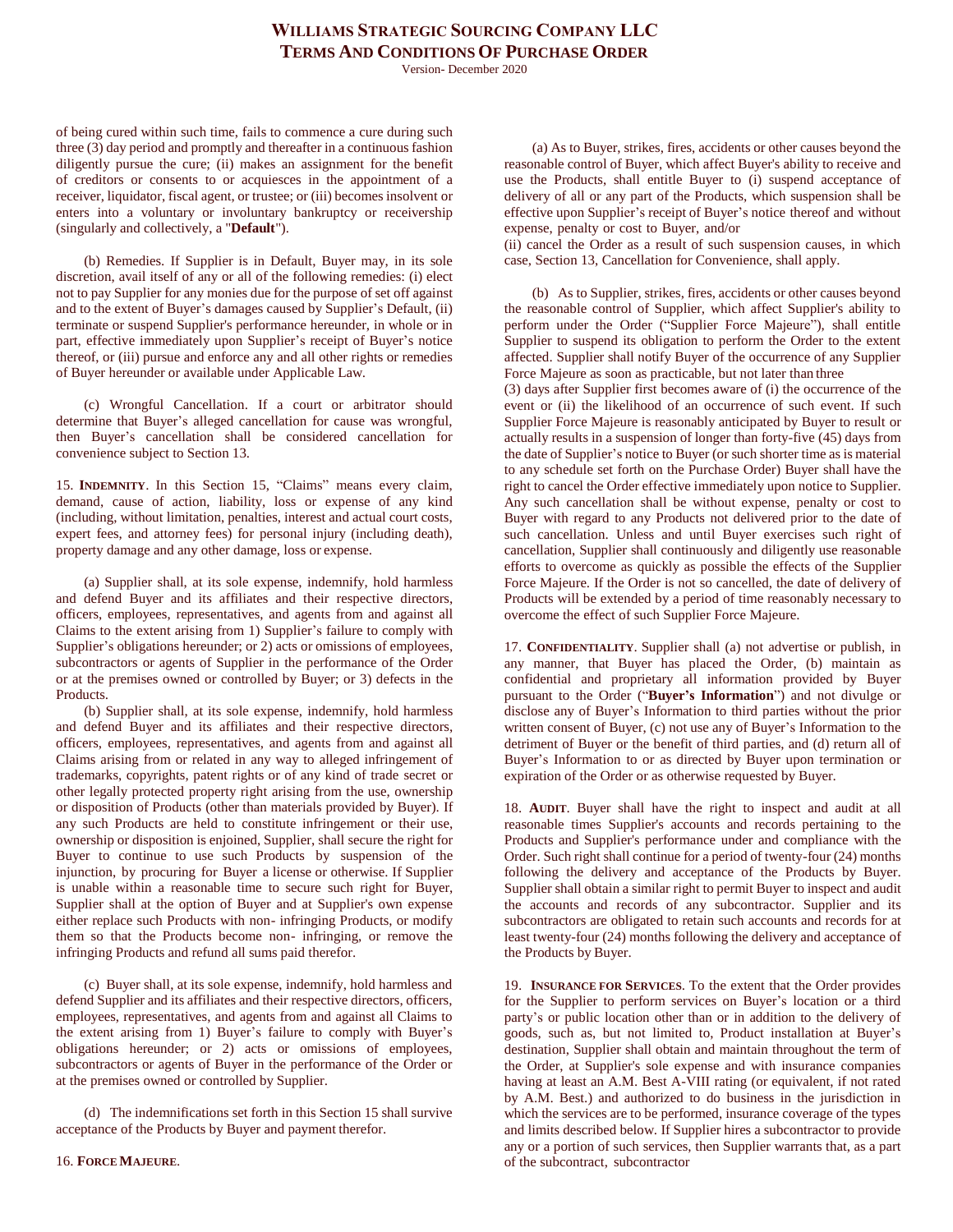Version- December 2020

shall obtain and maintain the same insurance coverage of the types and limits as required of Supplier and meeting all other requirements of this section applicable thereto. The limits set forth below are minimum limits and will not be construed to limit Supplier's liability. The required liability insurance can be met under a primary or an excess policy or any combination thereof. All costs and deductible amounts will be for the sole account of Supplier.

(a) Workers' Compensation insurance complying with the laws having jurisdiction over each employee, whether or not Supplier is required by such laws to maintain such insurance, and Employer's Liability with limits of \$500,000 each accident, \$500,000 disease each employee, and \$500,000 disease policy limit. If services to be rendered are in North Dakota, Ohio, Washington, Wyoming or West Virginia, Supplier will participate in the appropriate state fund(s) to cover all eligible employees and provide a stopgap endorsement.

(b) Commercial or Comprehensive General Liability insurance on an occurrence form with a combined single limit of \$1,000,000 each occurrence, and annual aggregates of \$1,000,000, for bodily injury and property damage, including coverage for premises- operations, blanket contractual liability, broad form property damage, personal injury liability, independent contractors, products/completed operations, sudden and accidental pollution and, if applicable, deletion of any explosion, collapse and underground exclusion.

(c) Automobile Liability insurance complying with any regulatory body having jurisdiction, or a combined single limit of \$1,000,000 each occurrence for bodily injury and property damage, whichever is the greater, but to include coverage for all vehicles used in performance of services related to the Order, whether owned, non- owned, or hired.

In each of the above described policies, the Supplier and its subcontractors agree to waive and will require their insurers to waive any rights of subrogation or recovery they may have against Buyer and its affiliated companies. Under the policies described in (b) and (c) Above, Buyer and its affiliated companies will be named as additional insureds as respects services to be performed related to the Order. Any cost associated with naming these additional insureds will be for the sole account of the Supplier or its subcontractors as the case may be, but not Buyer. Such policies will be primary insurance with respect to Buyer and its affiliated companies, and any other insurance maintained by Buyer or its affiliated companies is excess and not contributory with this insurance. Non-renewal or cancellation of policies described above will be effective only after written notice is received by Buyer from the insurance company thirty (30) days in advance of any such non-renewal or cancellation. Prior to rendering any services related to the Order, the Supplier or its subcontractors as appropriate shall deliver to Buyer certificates of insurance evidencing the existence of the insurance required above. If the insurance policies described in this section are not obtained and maintained as provided, Buyer shall have the right to immediately terminate the Order, or to suspend delivery of the Products until such time as the obligations of this section are satisfied, without any liability to Supplier.

20. **SURVIVAL**. The indemnities, representations and warranties set forth in the Order shall survive the termination or expiration of the Order and continue in full force and effect.

21. **THIRD PARTY BENEFICIARIES**. Except as otherwise provided in the Order, nothing in the Order provides any legal rights to, or create any liability on the part of, anyone not executing the Order.

22. **SEVERABILITY**. If any provision of the Order is partially or completely unenforceable due to Applicable Law, then, at Buyer's option, either (i) such provision shall be deemed amended to the extent necessary to make it enforceable, if possible, and if not possible, shall be deemed deleted, or (ii) Buyer may cancel the Order pursuant to Section 13, Cancellation for Convenience. If any provision is so deleted, then the remaining provisions shall remain in full force and effect.

23. **WAIVER**. No delay or omission by Buyer exercising any right or remedy shall constitute a waiver of such right or remedy, or prejudice the right of Buyer to enforce such right or remedy at any subsequent time.

24. **ASSIGNMENT**. Neither the Order nor any part hereof nor any right, duty or obligation hereunder may be transferred, assigned, delegated or subcontracted by Supplier without Buyer's prior written consent. However, Buyer may assign, delegate or transfer any or all rights, duties or obligations under the Order. The Order shall be binding upon and inure to the benefit of the respective successors and permitted assigns of the parties hereto.

25. **RELATIONSHIP**. Supplier is an independent contractor and no past relationships or course of dealings between the parties shall affect its status as an independent contractor. All persons engaged by Supplier or Supplier's subcontractors in connection with the Order shall be deemed to be Supplier's agents or employees and not Buyer's agents or employees.

26. **GOVERNING LAW**. The rights and obligations arising under the Order shall be governed and construed in accordance with the laws of the state of the Delivery Point, without giving effect to choice of law principles thereof that would result in the application of the laws of another jurisdiction. To the fullest extent permitted by law, each party hereby irrevocably waives its right to any jury trial with respect to any dispute arising under, in connection with, or related to any Order

27. **DRUG-FREE WORKPLACE**. Supplier understands that Buyer maintains a workplace free of drug and alcohol as is required by law. Furthermore, Supplier covenants that Supplier has, and in regard to Supplier's agents, representatives, employees and subcontractors will implement and enforce, Supplier's own policies and procedures to ensure maintenance of drug and alcohol free workplaces at least in compliance with Applicable Law.

28. **USE OF FUNDS**. Supplier shall not use any funds received under the Order for any purpose prohibited by Applicable Law, including without limitation the Foreign Corrupt Practices Act. Supplier agrees not to pay any commission, fee or rebate to any employee of the Buyer, nor favor any employee of the Buyer with gifts or entertainment of significant cost or value.

29. **HEALTH SAFETY & THE ENVIRONMENT**. Supplier shall perform any service included within the Products in a safe and environmental conscientious manner taking all reasonable and necessary action, including but not limited to those required by Applicable Law, any Buyer site specific policies and prudent industry practices to protect persons, property and the environment. Supplier shall keep any services work site free from waste and unnecessary materials accumulations. Supplier shall provide Buyer with prior written notice of any hazardous materials proposed to be used in such services, and usage of such materials shall be subject to Buyer's consent, which may not be unreasonably withheld. Supplier shall not discharge or release hazardous material to the environment in the course of performing services. Supplier shall be solely responsible